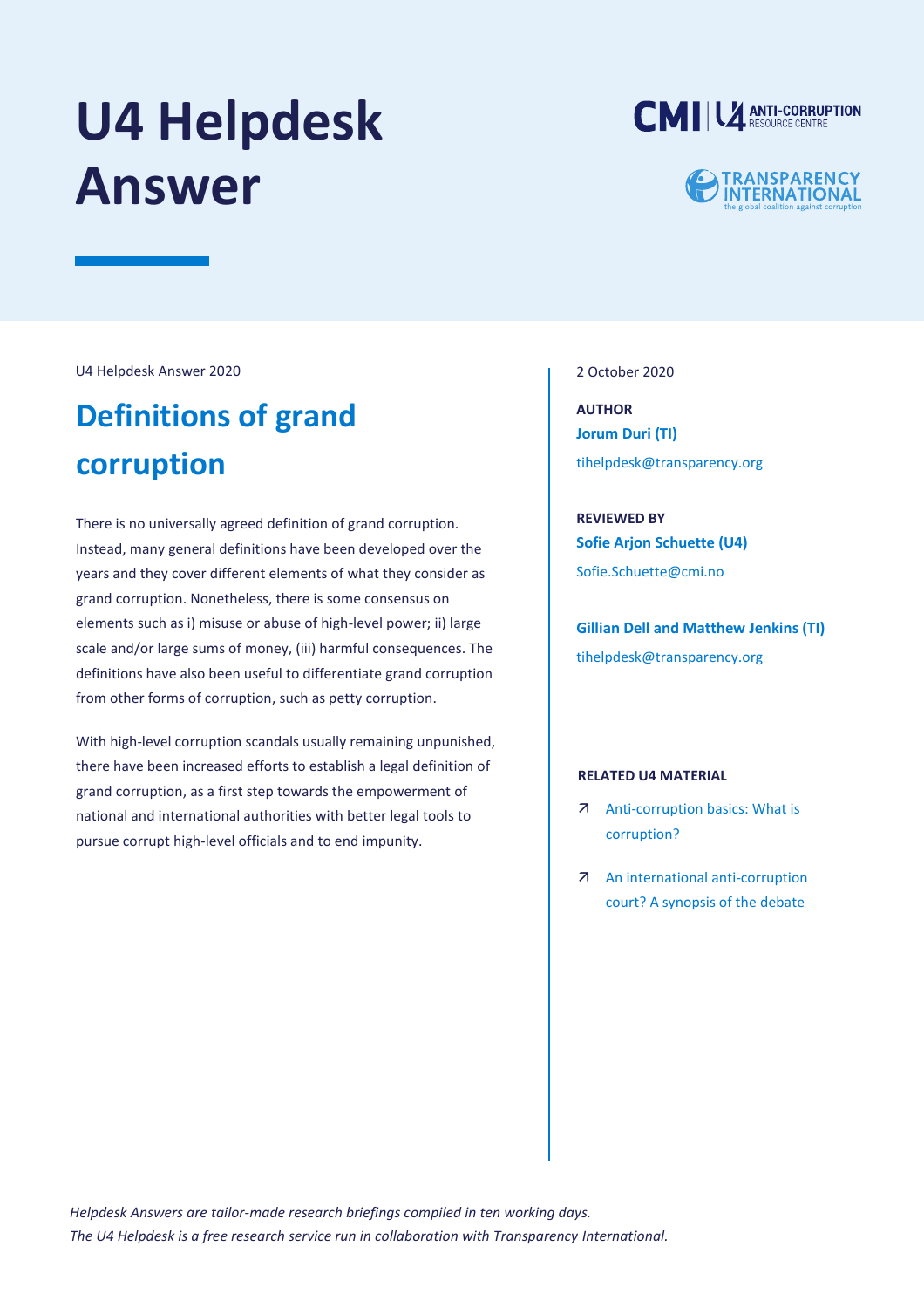## Query

Please provide an overview of the most widely accepted definitions of "grand" corruption, and if there are any relevant advantages/disadvantages of the definitions. What other definitions (where possible, legal definitions) of corruption exist that might enable policymakers to distinguish between grand and petty corruption?

### **Contents**

- 1. Introduction
- 2. General definitions of grand corruption
- 3. Legal definitions of grand corruption
- 4. Conclusion
- 5. References

## Caveat

This Helpdesk answer provides an overview of general and legal definitions of grand corruption. It does not offer legal expertise or analysis on defining grand corruption, which goes beyond the scope of the Helpdesk.

## General definitions of grand corruption

There is no universally agreed definition of grand corruption. No anti-corruption instrument has defined grand corruption or even corruption as such. Instead, many international treaties prescribe a list of corruption offences (OECD 2008: 22). For instance, the United Nations Convention against Corruption (UNCAC) does not define corruption but rather provides a list of corruption offences in articles 15-25.

Nonetheless, many general definitions of grand corruption have been developed by academics and policy makers over the years to give a better

#### **MAIN POINTS**

- Some general definitions of grand corruption agree on i) misuse or abuse of high-level power; ii) large scale and/or large sums of money, (iii) harmful consequences. These elements from general definitions have been useful when differentiating grand corruption from other forms of corruption, such as petty corruption.
- Recently, efforts have been made to establish a legal definition of grand corruption. For instance, Transparency International has worked on a draft legal definition, which was released in 2016 and revised in 2019.
- The main rationale behind efforts for a legal definition is to develop a criminal offence of grand corruption, as a first step towards the empowerment of national and international authorities with better legal tools to pursue corrupt high-level officials and to end impunity.

understanding of this aggravated form of corruption. Some of the definitions are the following:

"Cases of corruption that involve vast quantities of assets, which may constitute a substantial proportion of the resources of states, and that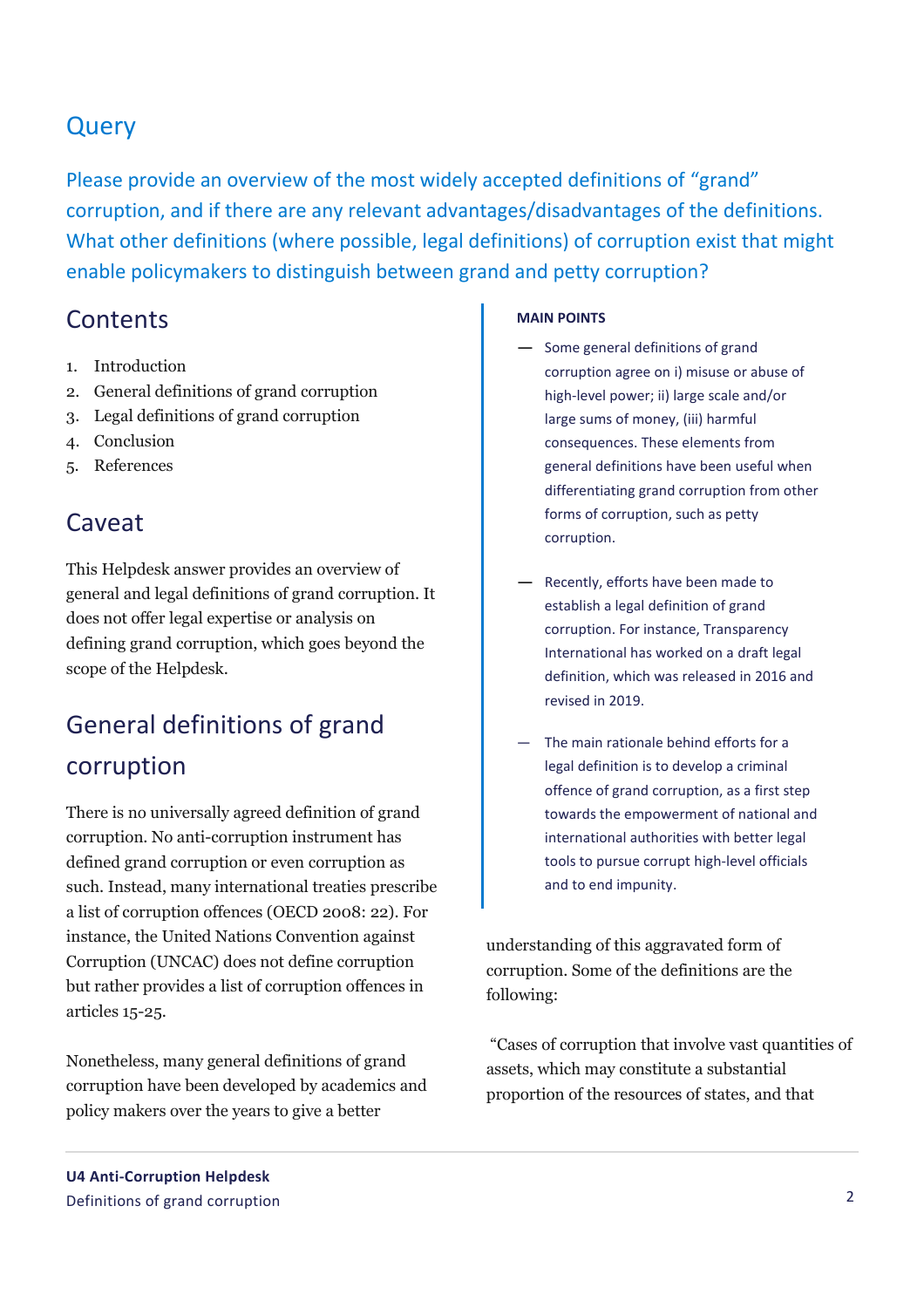$\overline{a}$ 

threaten the political stability and sustainable development of those states" 1 (Preamble of the United Nations Convention against Corruption).

"Grand corruption is an expression used to describe corruption that pervades the highest levels of government, engendering major abuses of power. A broad erosion of the rule of law, economic stability and confidence in good governance quickly follow. Sometimes it is referred to as 'state capture', which is where external interests illegally distort the highest levels of a political system to private ends" (United Nations 2004: 23).

"The abuse of high-level power that benefits the few at the expense of the many, and causes serious and widespread harm to individuals and society. It often goes unpunished" (Transparency International 2016).

"Grand corruption typically takes place at the public sphere's top tiers and within the highest levels in private business. It includes actors that make rules, policies and executive decisions. It often involves large sums of money. Grand corruption is also often called political corruption, highlighting the negative influence of money in political processes, campaigns and political parties" (U4 Anti-Corruption Research Centre, no date).

Other common definitions of grand corruption, include the following:

- "Corruption that pervades the highest levels of a national Government, leading to a broad erosion of confidence in good governance, the rule of law and economic stability" (Rose-Ackerman 1996). This definition is used in the United Nations Anti-Corruption Toolkit (UNODC 2004: 13) as well as in academia and advocacy work (Langseth 2006: 9; UK Open Government 2016; Rotberg 2019: 34; UNAFRI 2020).
- "Corruption at the top of the state hierarchy that involves political leaders and their close associates and concerns the award of major contracts, concessions and the privatisation of state enterprises" (Rose-Ackerman 2010: 132).
- Others have tailored the definition of grand corruption according to a particular sector. For instance, Kenny and Søreide (2008:5) define grand corruption in utilities as including "cases when politicians or highranking civil servants manipulate a country's management or regulation of

[Assets](https://www.unodc.org/documents/corruption/LimaEGM2018/Outcome_Statement_Lima_EGM_2018.pdf) and the [Oslo Statement on Corruption](https://www.unodc.org/documents/corruption/meetings/OsloEGM2019/Oslo_Outcome_Statement_on_Corruption_involving_Vast_Quantities_of_Assets_-_FINAL_VERSION.pdf)  [involving Vast Quantities of Assets](https://www.unodc.org/documents/corruption/meetings/OsloEGM2019/Oslo_Outcome_Statement_on_Corruption_involving_Vast_Quantities_of_Assets_-_FINAL_VERSION.pdf) issued after Global Expert Group Meetings.

"The misuse of public power by heads of state, ministers and senior officials for private pecuniary gain" (Moody-Stuart 1994: 1). This definition has been used by a number of scholars (Doig and Theobald 1999: 3; Houngnikpo 2006: 86; González 2007: 50).

<sup>&</sup>lt;sup>1</sup> The phrase "corruption involving vast quantities of assets", derived from UNCAC, is used in official UNCAC-related meetings and documents to describe grand corruption. See for example, the [Conferences of](http://undocs.org/CAC/COSP/2019/17)  [the States Parties to UNCAC,](http://undocs.org/CAC/COSP/2019/17) as well as the [Lima](https://www.unodc.org/documents/corruption/LimaEGM2018/Outcome_Statement_Lima_EGM_2018.pdf)  [Statement on Corruption involving Vast Quantities of](https://www.unodc.org/documents/corruption/LimaEGM2018/Outcome_Statement_Lima_EGM_2018.pdf)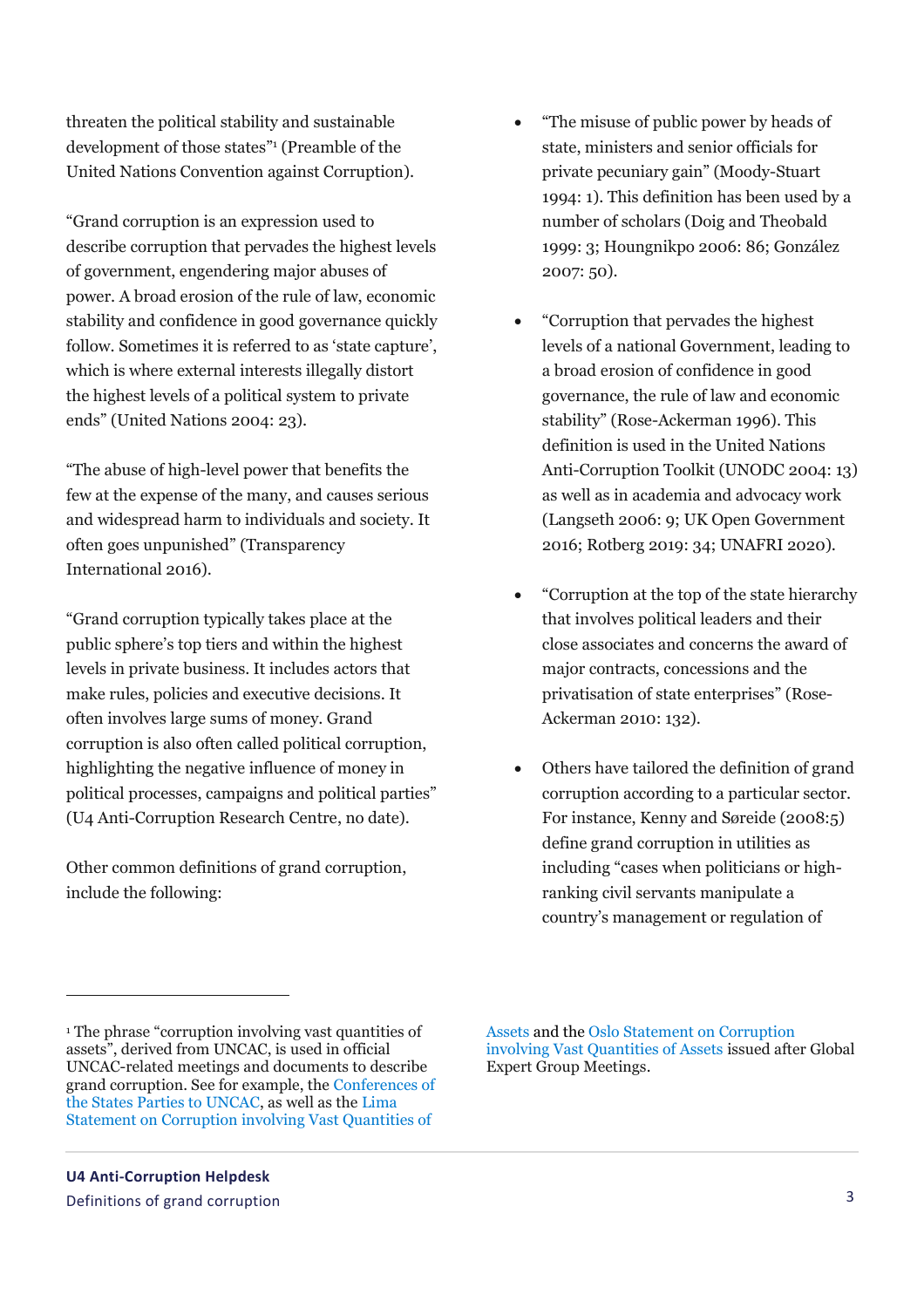infrastructure industries to gain exclusive benefits".

Some definitions agree on: i) abuse of high-level power<sup>2</sup> ; ii) large scale and/or large sums of money, 3 and also (iii) harmful consequences.<sup>4</sup> However, regarding consequences, there are variations as some definitions focus on political stability and sustainable development (UNCAC), others on a wide range of harm to individuals and society (Transparency International), and some on political integrity (U4 Anti-Corruption Research Centre) and on the rule of law, economic stability and governance (United Nations, Rose-Ackerman 1996). Hence, the general definitions provided by different sources seem to be more subjective and influenced by individual objectives or the purposes of the drafters.

## Distinguishing grand from petty corruption

Corruption is a complex phenomenon that eludes simple binaries such as that between "grand" and "petty". Nonetheless, this Helpdesk answer considers several features that distinguish street level bribery from higher-level venality, not least because several definitions have drawn distinctions between the two. Petty corruption is defined as small-scale and everyday corruption by public officials in their interactions with ordinary citizens, mostly during public service delivery (U4 Anti-Corruption Resource Centre, no date).

 $\overline{a}$ 

The first distinction between petty and grand corruption, as provided by most general definitions, involves the status of the perpetrator. Grand corruption is committed with the involvement of a high-level official who enjoys discretionary authority over government policy. In contrast, petty corruption involves lower-level officials who usually enjoy discretion over basic service delivery, such as education and electricity (Heineman and Heimann 2006: 77) or during their encounter with citizens; for example, a police officer may extort bribes, or a businessperson may pay grease money to officials to expedite licencing procedures.

Since grand corruption occurs at a higher level, it may involve changing laws, policies or institutional structures for private gain (U4 Anti-Corruption Resource Centre no date; United Nations 2004: Kenny and Søreide 2008: 5), whereas petty corruption focuses on abusing existing laws and structures (Kenny and Søreide 2008: 4). As pointed out by the United Nations (2004: 23), "the essential difference between grand corruption and petty corruption is that the former involves the distortion of central functions of government by senior public officials; the latter develops within the context of functioning governance and social frameworks".

The second distinction relates to the threshold or amounts involved. Grand corruption involves a

<sup>2</sup> Definition provided in the UNCAC preamble does not specifically include this element.

<sup>3</sup> Surprisingly, a number of definitions do not include this element. See Moody-Stuart (1994); United Nations (2004); (Rose-Ackerman 1996); Transparency International (2016).

<sup>4</sup> Definitions that do not include the harmful consequences of grand corruption include Moody-Stuart (1994); Rose-Ackerman (2010); and Kenny and Søreide (2008).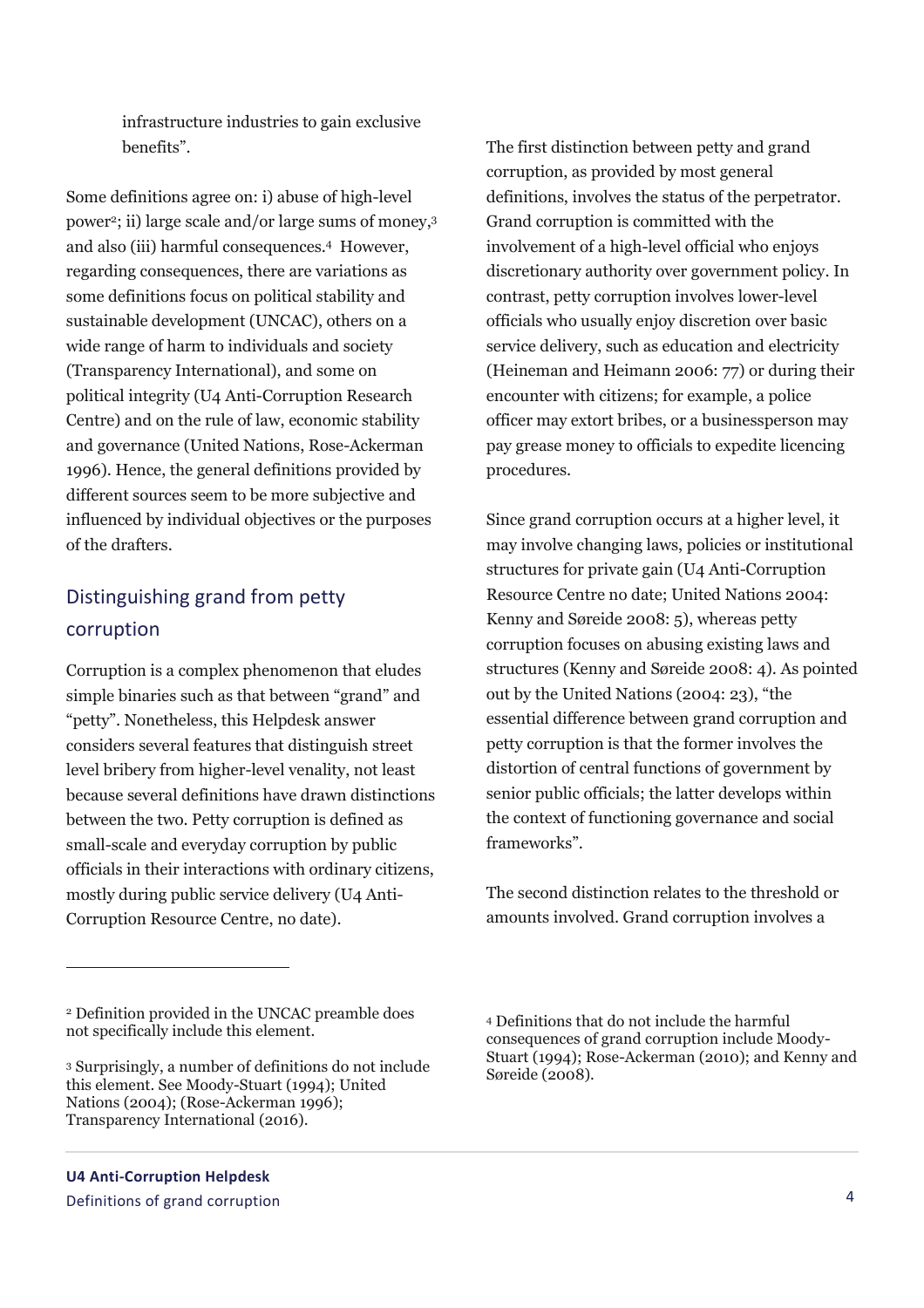substantial amount of resources, for instance, as described in UNCAC as "vast quantities of assets, which may constitute a substantial proportion of the resources of states". Whereas petty corruption, also known as "administrative" or "bureaucratic" corruption, is everyday corruption that involves small amounts or granting small favours.

The third distinction regards the organisational and transnational nature of grand corruption compared to petty corruption.<sup>5</sup> Grand corruption usually crosses borders and involves highly connected officials who engage in organised schemes to siphon off state resources for their own private benefits (Ware and Noone 2005; Cooley and Sharman 2017). However, petty corruption may be organised but mostly takes place within national borders; for instance, where low-level officials engaged in everyday corruption are required to give a cut to the next person up the chain, who might be required to do the same until it gets to top management (Bohórquez and Devrim 2012:2).

Researchers have used these distinctions in their studies on corruption in certain sectors or regions. For instance, Kenny (2009) examined the impact of grand and petty corruption in infrastructure. After analysing various corruption perceptions indices, he concluded that a focus on bribe payments as the main indicator of costs of corruption in infrastructure was misplaced, and did not reflect on costs of large-scale corruption common in the sector. He cautioned against using perceptions indices, as perceptions tend to capture petty corruption rather than grand corruption, to guide

policy decisions in infrastructure (Kenny 2009: 329-330).

Nystrand (2014) explored how petty and grand corruption affected the dynamics of conflict in northern Uganda, based on the perspectives of local businesspersons. His study highlighted that grand corruption was more of a driver of the conflict, as many people were aggrieved by highlevel corruption scandals, which increased political tensions in northern Uganda. In contrast, petty corruption was viewed as a way of doing business and had a remote link to the conflict (Nystrand 2014: 829-830).

However, there are also challenges faced distinguishing grand from petty corruption using a general definition. The terms "petty corruption" and "grand corruption" are not legal distinctions, but merely used to describe variations of the same phenomenon (Peters 2015: 10). As with petty and other forms of corruption, grand corruption includes bribery, embezzlement, illicit enrichment and other misuses of power for private gain.

According to the U4 Anti-Corruption Resource Centre (no date), it may sometimes be unclear where petty corruption ends and grand corruption begins (see also Abjorensen 2014: 21). An example is given where grand or political corruption encompasses vote buying and other forms of petty corruption, or where there is a corrupt pyramid scheme which stretches from junior officials all the way up to senior state officials (U4 Anti-Corruption Resource Centre, no date; Kenny and Søreide 2008: 4; Bohórquez and Devrim 2012: 2; Abjorensen 2014: 21.).

 $\overline{a}$ 

<sup>5</sup> This element is not really included in general definitions listed above, but it is worth mentioning.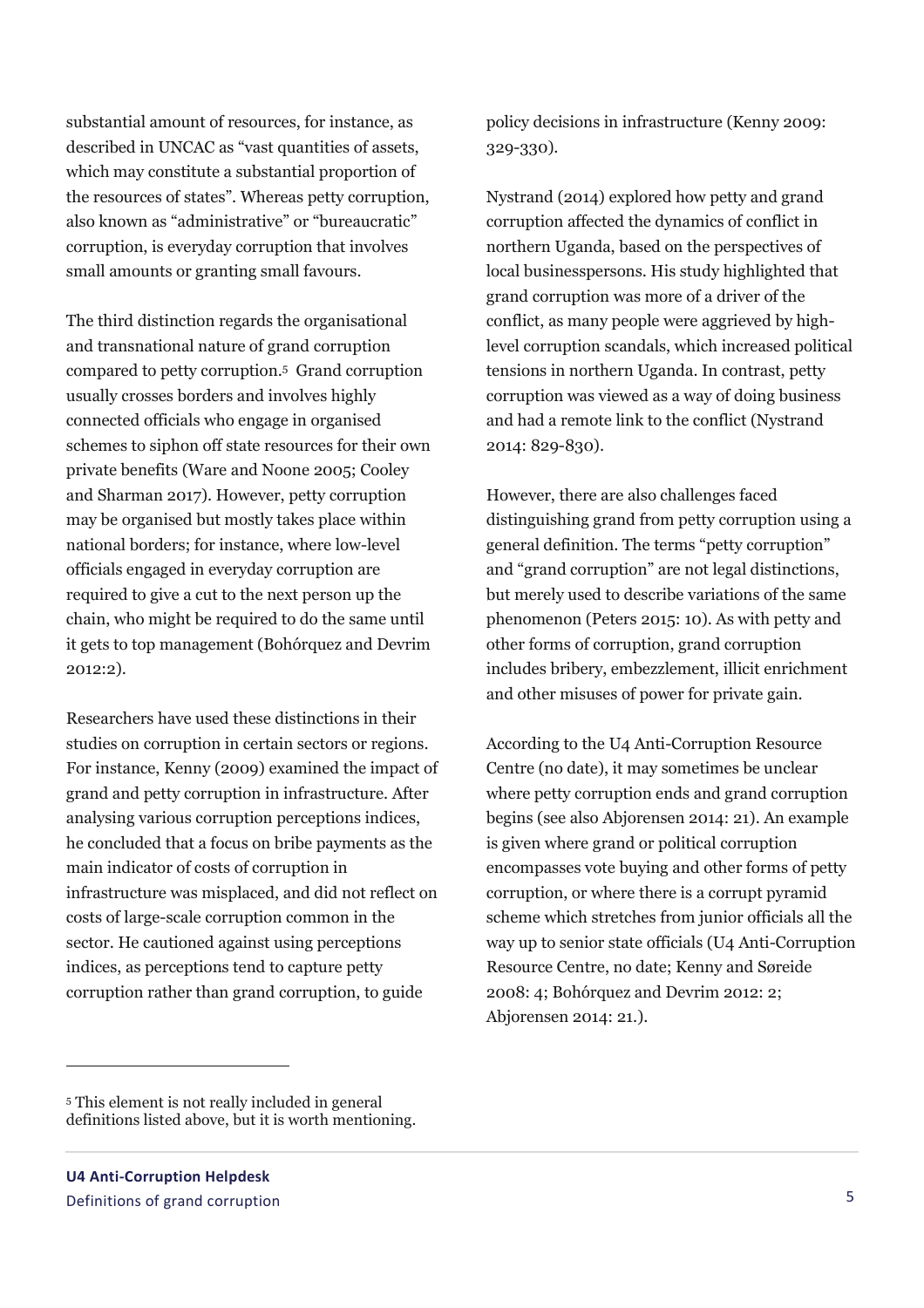## Legal definitions of grand corruption

### Rationale for a legal definition

As will be discussed below, there have been current efforts to establish a legal definition of grand corruption. However, one of the first questions to be answered is why there is a need for a legal definition. At the moment, most/all criminal codes have already criminalised various offences of corruption such as embezzlement or abuse of functions, whether committed at grand or petty level and many include aggravated forms of the offence (UNODC 2017).

In addition, many legal instruments do not contain a legal definition of corruption per se, but only regulate specific offenses such as bribery, abuse of functions and embezzlement (UNODC 2017). Even during the negotiation of UNCAC, the Ad Hoc Committee could not reach an agreement on a definition of "corruption" (UNODC 2002: 8; UNODC 2003: 3), and eventually agreed to include a list of criminal offences instead of a formal definition.<sup>6</sup> Hence, in the absence of a universally accepted legal definition of corruption, what use is there for a legal definition of grand corruption?

The answer to the question is centred on the serious impact of grand corruption and the need to end the impunity of its perpetrators. For instance, Benestad (2020) argues that grand corruption has become an international issue and should be an indispensable priority at the 2021 United Nations

 $\overline{a}$ 

General Assembly Special Session against Corruption. He points out that a "political declaration should give an honest description of 'grand corruption', to spread awareness about what it actually constitutes, how it affects the masses and global prosperity, and that it is a serious threat to the achievement of the 2030 Sustainable Development Goals." (Benestad 2020: 4). According to the Global Organisation of Parliamentarians against Corruption (GOPAC) (2013: 3), a rigorous definition of grand corruption would draw attention to the crime, including who is capable of committing the offence and any threshold(s) for the crime of grand corruption.

Hence, defining grand corruption as precisely as possible may be a crucial step to attract special attention to the offence instead of depending on general corruption offences (Hava 2015: 483; Transparency International 2017). The value of a legal definition may lie in helping to provide a basis for developing special measures at both national and international levels aimed at reducing impunity for grand corruption. The following section turns to focus on these efforts.

#### **Ending impunity for grand corruption**

#### **National level**

Establishing a legal definition of grand corruption may increase attention and opprobrium to the offence and enhance its investigation and prosecution at national level. In its submission to the 7th UNCAC Conference of the States Parties, Transparency International (2017) recommended

Preventing and Combating Corruption (articles 4 and 6) adopted a similar approach.

<sup>6</sup> Other international instruments such as the Council of Europe Criminal Law Convention on Corruption (articles 2-15) and African Union Convention of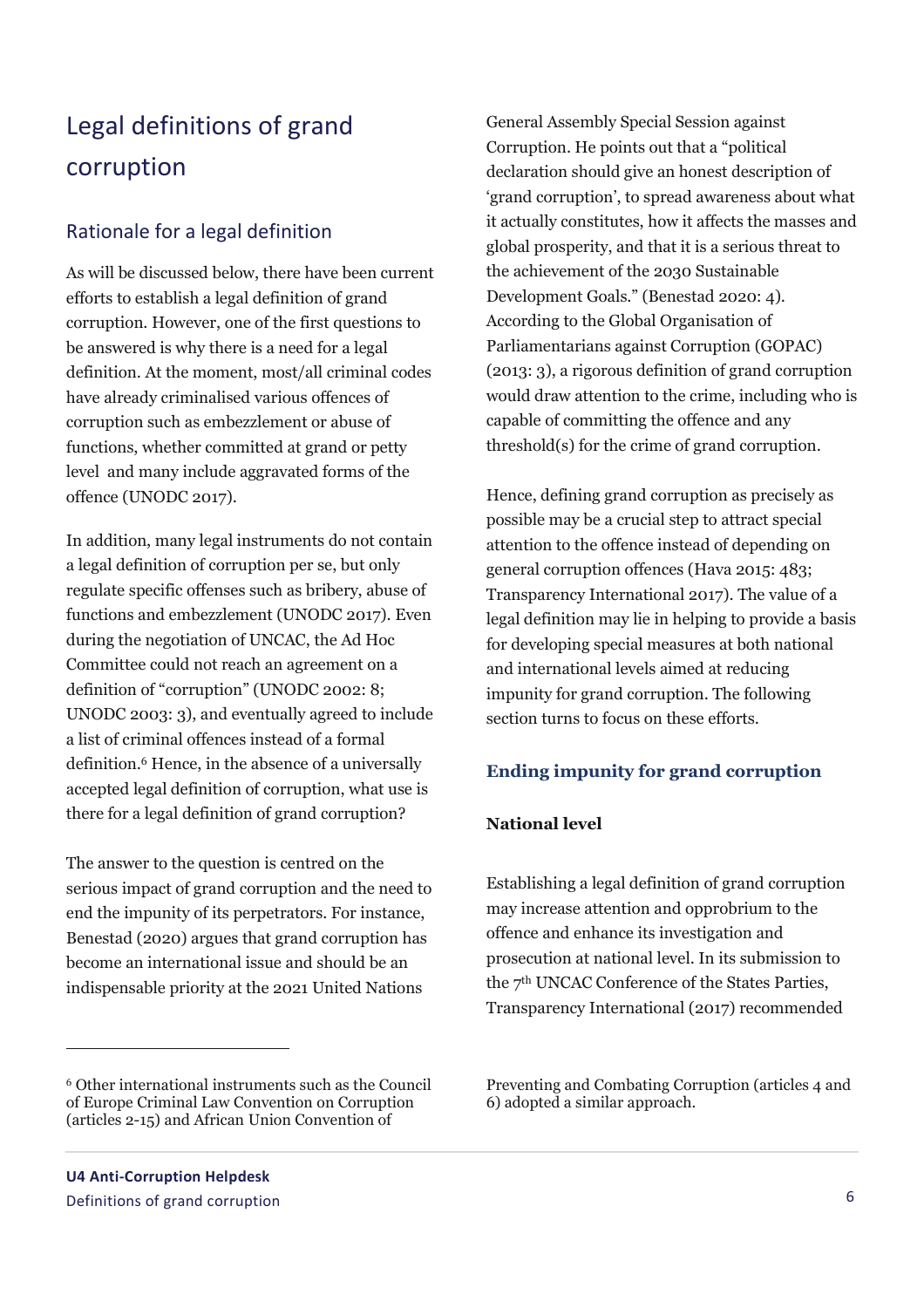that countries "consider the adoption of an offence of grand corruption in their national legislation with special measures to ensure crimes of grand corruption are detected, investigated and prosecuted". It went on to point that the advantage of establishing a grand corruption offence emanates from the associated special measures designed to end impunity and prevent grand corruption.

The special measures include "increased sanctions, extended statutes of limitation, lifting of immunities, possibility of private prosecution, special remedies for victims in criminal and civil proceedings, and denial of entry" (Transparency International 2017; Dell 2020). According to Hava (2015: 483), defining grand corruption would enable criminal law specialists to propose new laws for grand corruption, or interpret those that already exist. Hence, a legal definition will provide the basis for empowering national authorities with better legal tools to pursue corrupt high-level officials and to end impunity.

#### **International level**

In many countries, corrupt leaders enjoy impunity from prosecution because justice systems in these countries have been captured, corrupted or paralysed by the elites, and are unwilling or unable to prosecute the senior figures and their associates (Stephenson and Schütte 2019: 1; Roht-Arriaza and Martinez 2019: 1062). Thus, leaving cases of grand corruption to be addressed by captured local authorities will mean the chances of corrupt elites being left unpunished are high.

There is a view that the main rationale for a legal definition is to create an international crime so that extraterritorial jurisdiction can be exercised by foreign national courts or potentially an international court. For instance, GOPAC argues

that "the development of a defensible and widely accepted definition of the term 'grand corruption' is a prerequisite to deeming grand corruption an international crime" (GOPAC 2013: 3). This could trigger the jurisdiction of foreign and international courts to prosecute grand corruption where countries with primary jurisdiction are unwilling or unable to prosecute parties for the offence of grand corruption.

There has been an increased focus over the years on prosecuting corruption as an international crime. According to Sarr (2007: 1281), grand corruption is an "extraordinary crime" which cannot and will not be prosecuted effectively at the national level, making a clear case for its consideration for prosecution at the international level. Others have argued that grand corruption is a crime against humanity which starves citizens and strips future generations of their national wealth (Bantekas 2006: 474; GOPAC 2013: 6). The presidents of Colombia and Peru have also called on states to consider international instruments to fight corruption, with a diplomat pointing out that it is only reasonable for the United Nations to thoroughly analyse such requests from countries struggling to counter corruption at the national level (Benestad 2020).

The conclusion is that grand corruption with impunity at the national level warrants address by the international community in the same way as human rights violations in countries with impunity led to the creation of international criminal courts or tribunals.

Dell (2020) argues that a legal definition is "an essential starting point" for discussions on international mechanisms to end impunity for grand corruption. The Oslo statement also recommended the exploration of innovative ideas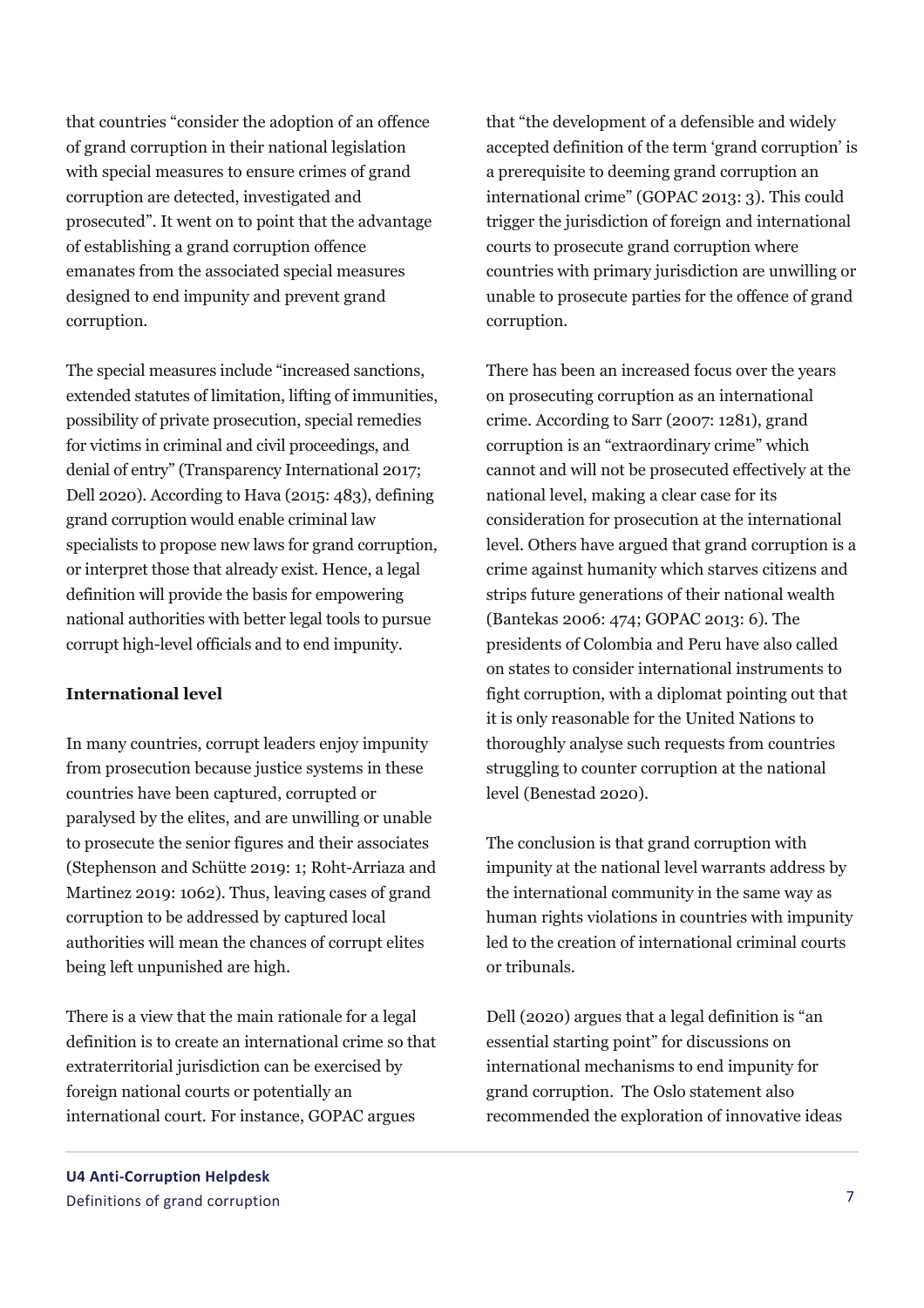to end impunity for grand corruption, including establishment of regional and international mechanisms (UNODC 2019: 8). Several accountability mechanisms that have been proposed include the following (Stephenson and Schütte 2019: 8-11; Dell 2020):

- The proposed International Anti-Corruption Court by Wolf (2014), which will exercise jurisdiction over grand corruption in a similar manner to the International Criminal Court (ICC). In particular, its jurisdiction would be complementary as it would prosecute grand corruption where national courts are unwilling or unable to do so (see Stephenson and Schütte 2019, UNODC 2019: 8).
- Extending the jurisdiction of the ICC. This would mean that grand corruption would be classified as a crime against humanity (Bantekas 2006: 474; Bloom 2014: 649) or as an international crime. According to Recommendation 47 of the Oslo Statement on Corruption involving Vast Quantities of Assets (VQA), the Global Expert Group Meeting explored the idea of "extending the jurisdiction of the International Criminal Court to include corruption involving VQA" (UNODC 2019: 8).
- Establishing regional anti-corruption courts, similar to regional human rights courts that already exist, such as the African Court of Human and Peoples' Rights. For instance, in 2014, the African Union adopted the Protocol on Amendments to the Protocol on the Statute of the African Court of Justice and Human Rights (Malabo Protocol). Annexed to the

Malabo Protocol is the Statute of the African Court of Justice and Human and Peoples' Rights, which provides jurisdiction to the yet to be formed African Court of Justice and Human and Peoples' Rights (African Criminal Court). The African Criminal Court will exercise jurisdiction over 14 international and transnational crimes, including corruption and money laundering. Article 28l of the annex to the Malabo Protocol criminalises acts of corruption that are "of a serious nature affecting the stability of a state, region or the Union" (see Fernandez 2017).

- Use of international or regional anticorruption prosecutors or enforcement agencies; for instance the new European Public Prosecutor's Office, which offers an example of similar work. This idea of creating international commissions against corruption and impunity was also considered in Recommendation 47 of the Oslo Statement (UNODC 2019: 8).
- International or regional investigative agencies; similar to the International Anti-Corruption Coordination Centre which was established by the United Kingdom in July 2017.
- Ad hoc international anti-corruption courts focused on one country or situation, following the models of the international criminal tribunals in Rwanda, Yugoslavia, Sierra Leone and Cambodia.
- A framework for ad hoc international prosecution or investigative functions focused on one country, following the example of the International Commission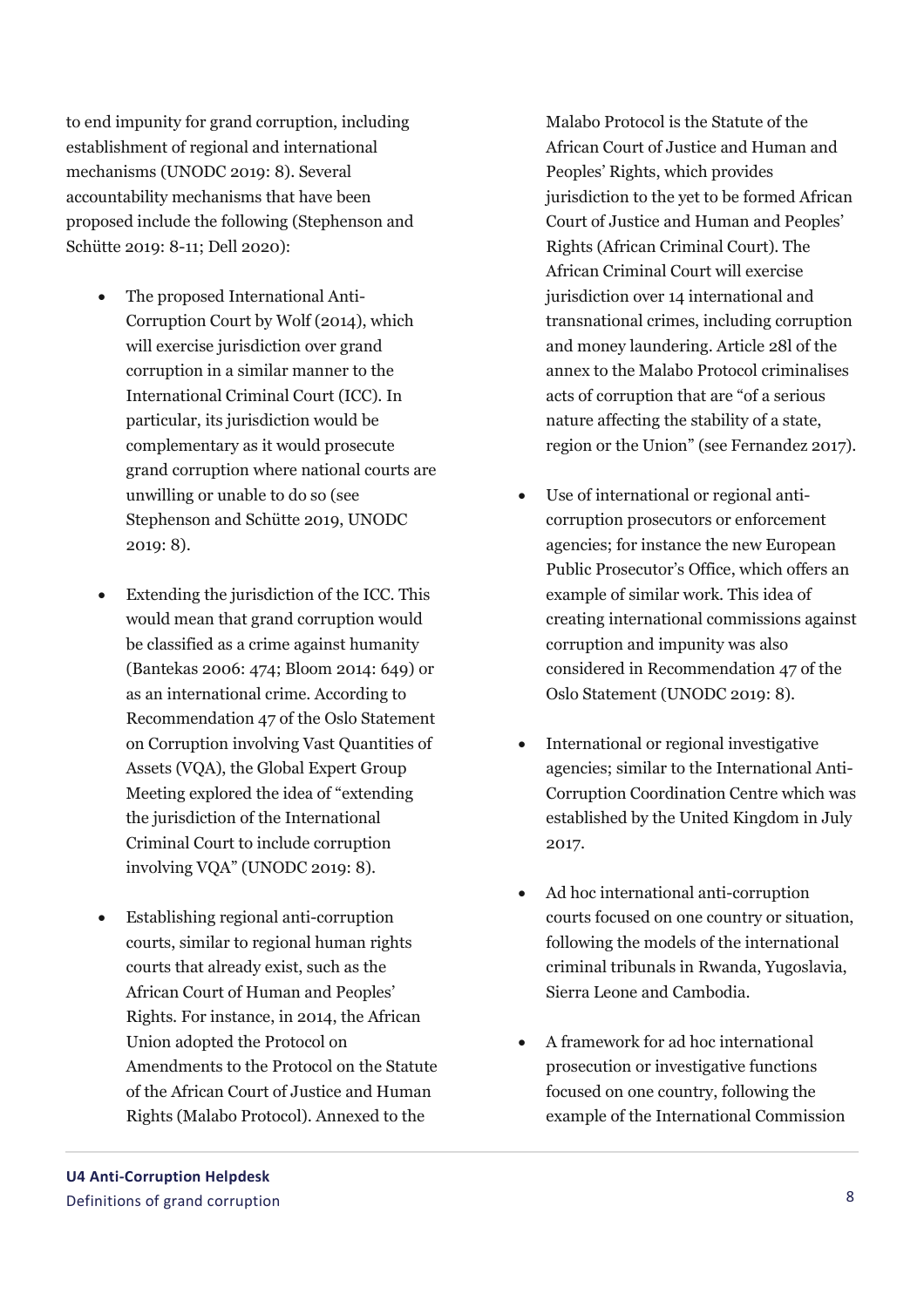against Impunity in Guatemala (CICIG) set up by the United Nations in 2006 and the European Union Rule of Law Mission in Kosovo (Kuris 2019).

A legal definition of grand corruption as an international crime may also be used to invoke the doctrine of universal jurisdiction by foreign courts to prosecute grand corruption (GOPAC 2013: 4). Using this doctrine, foreign states could assert universal jurisdiction over grand corruption offences irrespective of where the offence took place, the accused's nationality or country of residence.

However, there are legitimate concerns that universal jurisdiction may dilute national sovereignty and could be deployed as a tool to advance political agendas instead of an anticorruption agenda (GOPAC 2013: 4; Sharman 2017:11). This means it would be important to make clear certain issues: for example, jurisdiction should only be possible if it can be shown that the jurisdiction where grand corruption occurs is unable or unwilling to pursue grand corruption cases, as well as having other safeguards against abuse of the universality principle for political gains.

### Examples of legal definitions of grand corruption

#### **Definitions by Transparency International**

Transparency International has developed working legal definitions of grand corruption over the past few years. In 2016, its draft definition read as follows:

"Grand corruption occurs when:

- a public official or other person deprives a particular social group or substantial part of the population of a state of a fundamental right;
- or causes the state or any of its people a loss greater than 100 times the annual minimum subsistence income of its people;
- as a result of bribery, embezzlement or other corruption offence" (Transparency International 2016b).

By referring to "a public official or other person", the draft definition did not specifically limit the perpetrators of grand corruption only to high-level public officials, nor to natural persons. As pointed out in the explanatory notes of the definition, a person includes both natural and legal persons (Transparency International 2016b), meaning that any natural person or legal entity could be charged and prosecuted for grand corruption using the definition.

A "fundamental right" was defined as any right included in the Universal Declaration of Human Rights; the International Covenant on Civil and Political Rights; the International Covenant on Economic, Social, and Cultural Rights; or other international and regional human rights conventions applicable under the domestic laws of the relevant state. "Depriving" such rights was defined as consistent with official interpretations from such conventions. A "particular social group" was referred in terms of Article 1(A)(2) of the United Nations Convention related to the Status of Refugees. The explanatory notes pointed out that by enhancing accountability for corruption as a human rights crime that harms citizens egregiously and too often with impunity, the legal definition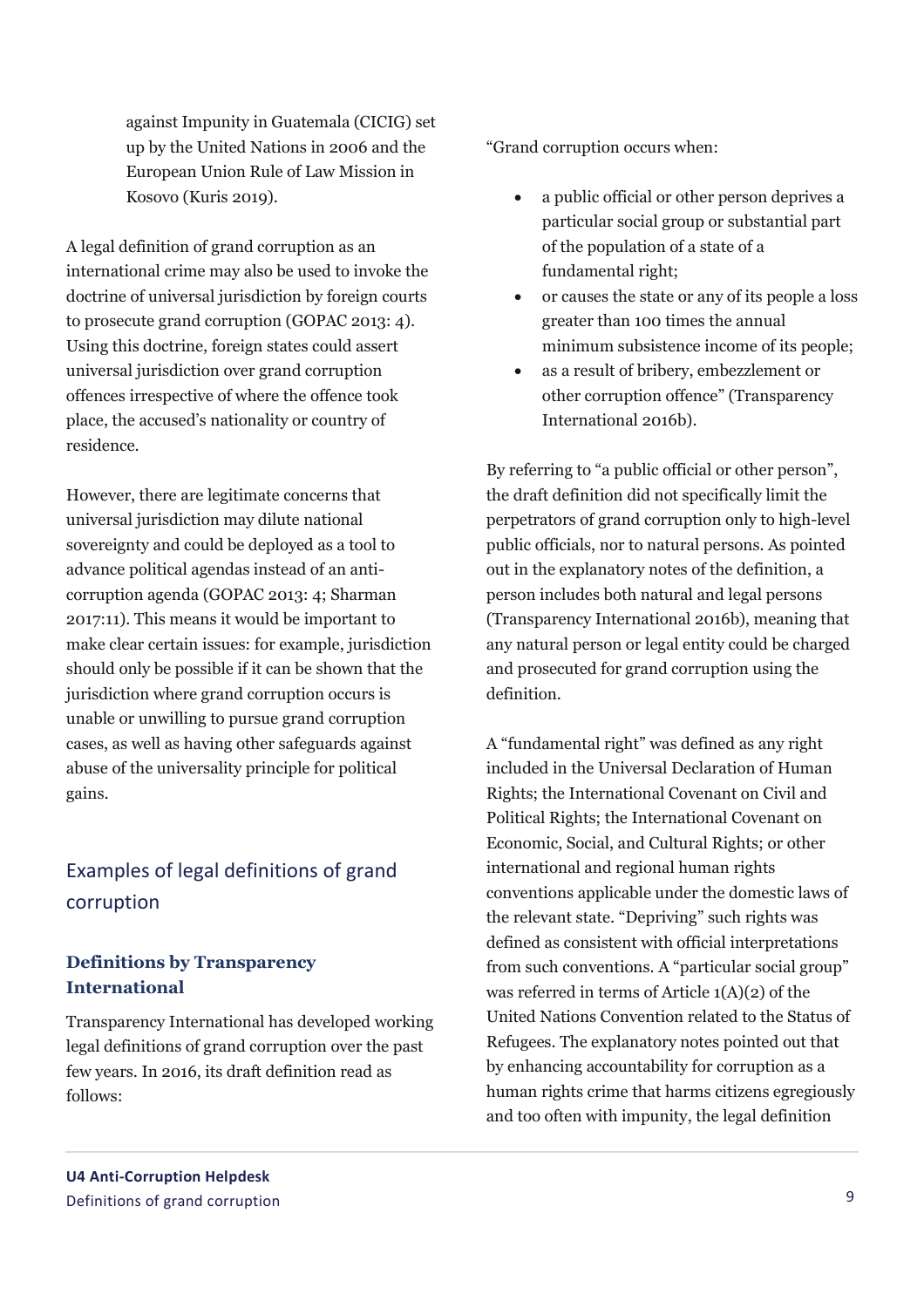was giving legal relevance to the victims of corruption. (Transparency International 2016b).

The legal definition was revised in 2019. The current draft definition reads as follows<sup>7</sup> :

"Grand corruption means the commission of any of the offences in UNCAC Articles 15 - 25 as part of a scheme that

- (1) involves a high-level public official; and
- (2) results in or is intended to result in a gross misappropriation of public funds or resources, or gross violations of the human rights of a substantial part of the population or of a vulnerable group" (Transparency International 2019).

The draft definition includes specific elements which were absent in the first version. First, it introduced the element of a corruption scheme, which means that the crime of grand corruption should be committed as part of a systematic or well-organised plan of action, although a single offence "may amount to a scheme when the amount misappropriated or the number of victims is sufficiently high" (Transparency International 2019). To determine whether an act of corruption is part of a scheme, factors which are taken into account include: i) the number of transactions; ii) the duration of the offence(s); iii) the number of participants; or iv) the amount misappropriated (Transparency International 2019).

Second, the draft definition requires the involvement of a high-level public official, which was not a definitional element in the first version. This means that, where only private persons or only low-level officials engage in a corruption scheme without the involvement of a high-level public official, it would not count as grand corruption.

The definition of "high level" is based on the language in Article 52 of UNCAC which refers to "individuals who are, or have been, entrusted with prominent public functions and their family members and close associates". It also adopts the language of the Financial Action Task Force (FATF) on politically-exposed persons, defined as individuals such as "heads of state or of government, senior politicians, senior government, judicial or military officials, senior executives of state owned corporations, important political party officials" (FATF 2013:10). According to Hava (2015: 487), "the most serious cases of corruption are characterised as being perpetrated, facilitated, managed or tolerated by persons in high levels of power, *de facto* or *de iure*, in or affecting the government". Using this explanation, it means that any person who exercises high-level power in government, with or without a formal title, could be regarded as a high-level official.

Third, the draft definition adds the adjective "gross" to the violation of fundamental human rights. <sup>8</sup> The explanatory notes of the definition point out that the meaning of "gross violation" is

 $\overline{a}$ 

International Human Rights Law and Serious Violations of International Humanitarian Law, available at

[https://www.ohchr.org/en/professionalinterest/page](https://www.ohchr.org/en/professionalinterest/pages/remedyandreparation.aspx) [s/remedyandreparation.aspx.](https://www.ohchr.org/en/professionalinterest/pages/remedyandreparation.aspx) It also appears in many

<sup>7</sup> The draft definition is currently under review, hence the wording may change.

<sup>8</sup> The term "gross" violation is commonly used in human rights discourse. See for example the Basic Principles and Guidelines on the Right to a Remedy and Reparation for Victims of Gross Violations of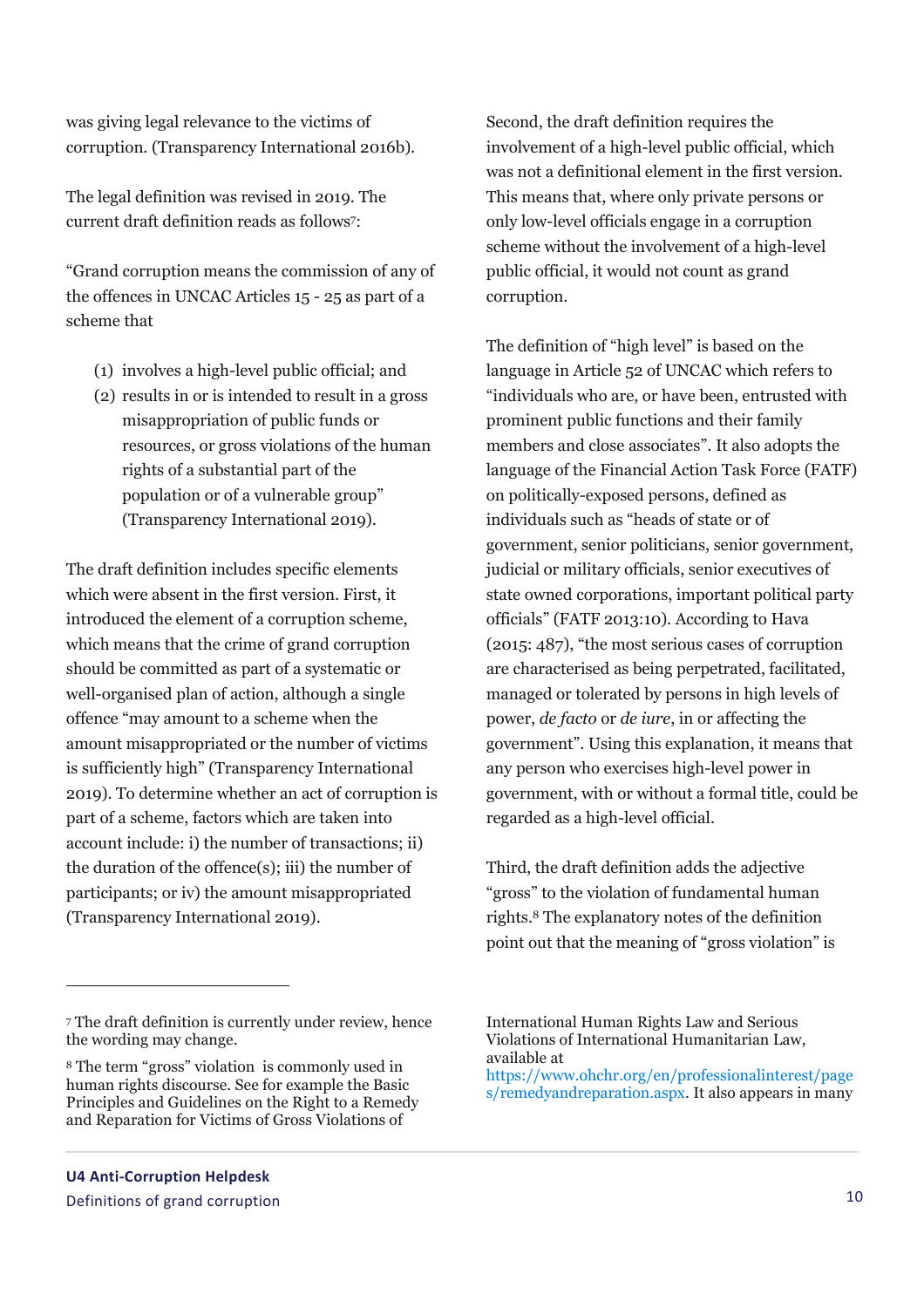derived from the International Commission of Jurists in The Right to a Remedy and Reparation for Gross Human Rights Violations, Practitioners' Guide No 2 of October 2018. According to the guide, major crimes under international law constitute serious or gross violations of human rights. In addition, "deliberate and systematic deprivation of essential foodstuffs, essential primary health care or basic shelter and housing may also amount to gross violations of human rights" (Transparency International 2019).

This means that where schemes of grand corruption lead to deprivation of fundamental services such as food, health and shelter, this may amount to a gross violation of human rights, thereby meeting the requirement in the proposed definition.

#### **Suggested definitional elements by Esther Hava**

While analysing whether corruption should be included within the mandate of the International Criminal Court, Hava (2015: 489) examined what a legal offence of grand corruption should consist of. She argues that there are five main factors to be considered to define grand corruption in terms of criminal law:

 The active perpetrators of the crime would be high-ranking officials or persons who exercise significant levels of power, *de facto* or *de iure*, in the areas of political decision making in the country or region affected (political factor).

- The attempt, directly or indirectly, by the perpetrators to gain large sums of money or greater levels of power, which in turn enable them to have access to quantifiable advantages (economic factor).
- The abuse of power and the systemic nature of such an abuse of power (political and systemic factors).
- The abuse of power should produce a highly negative social impact manifested in serious harm to very personal rights that are legally protected (social factor).
- The inability or refusal of the authorities to investigate or prosecute the act of corruption (impunity factor). However, this element would need to be excluded from criminal law definitions as it is more related to procedural matters than to substantive criminal law.

The similarities between definitional elements suggested by Hava and Transparency International's draft definition include (i) abuse of power (ii) by any person who exercises high-level power in government or political decision making in the country or region (iii) as part of a scheme or systemic abuse of power (iv) causing serious harm or gross violations of human rights. The major difference relates to the impunity factor, which Hava admits should not be included in a criminal law definition since it relates more to procedural criminal law.

 $\overline{a}$ 

places on the OHCHR website, for example [https://www.ohchr.org/EN/Issues/TruthJusticeRepa](https://www.ohchr.org/EN/Issues/TruthJusticeReparation/Pages/callAccountability.aspx) [ration/Pages/callAccountability.aspx](https://www.ohchr.org/EN/Issues/TruthJusticeReparation/Pages/callAccountability.aspx)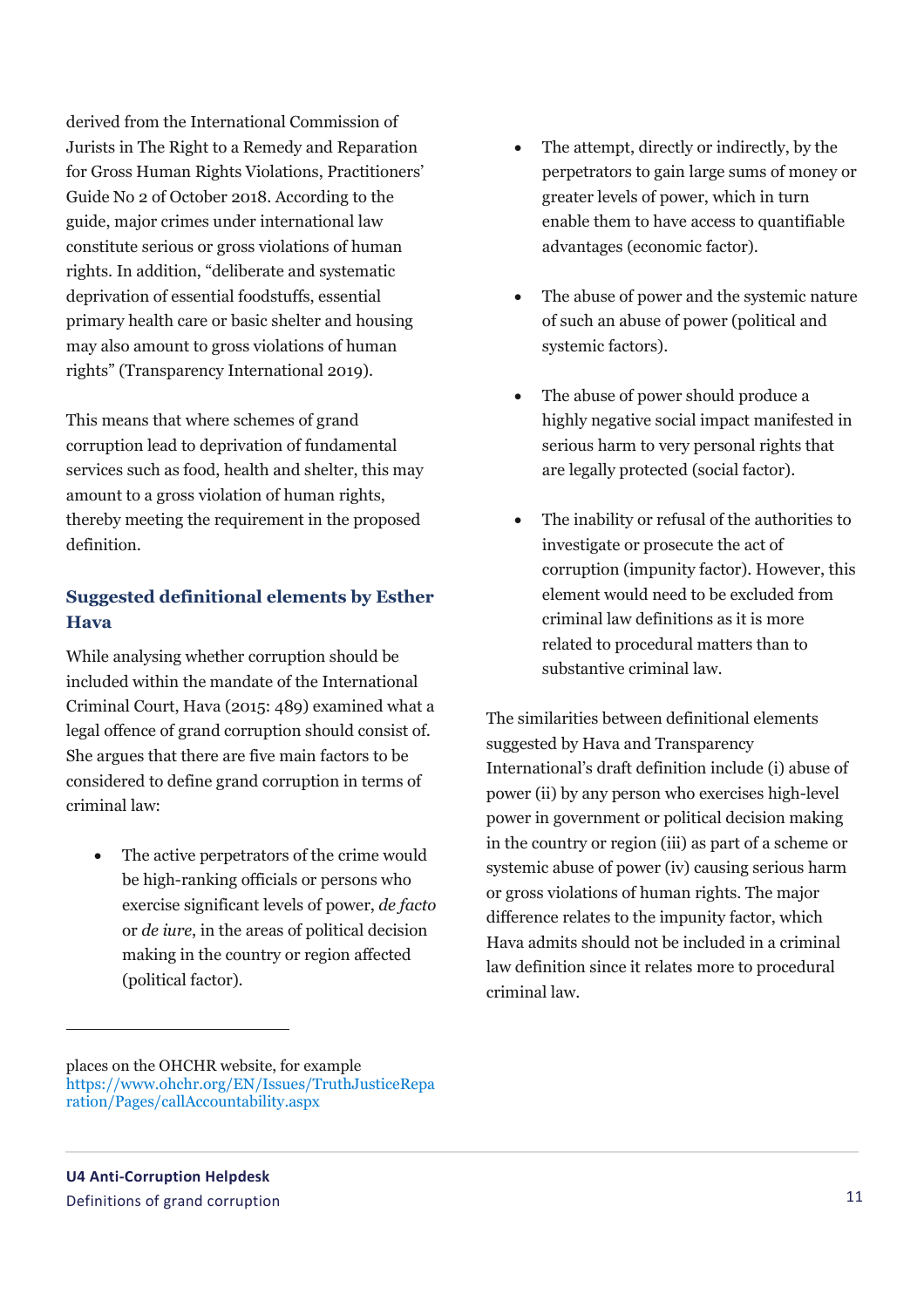Hava points out that there are challenges in establishing a legal definition. For instance, certain legal terms may be used with different meanings between the common law and civil law systems in existence. Hence, any proposed definition based on one legal system cannot easily be compatible with legal principles of a different system (Hava 2015: 496). In addition, an international crime of grand corruption may face the same issues (political or otherwise) similar to the crime of aggression. These include gaining international consensus on the definition of grand corruption, such as identifying elements constituting a specific act; establishing the position that the perpetrator of a crime must occupy in the power structure of the state; and whether or not it is necessary for the perpetrator to have acted with a specific intention (Hava 2015: 497).

## Conclusion

There is no universally agreed definition of grand corruption. Nonetheless, various definitions have been developed over the years and have been useful in differentiating grand corruption from other forms of corruption such as petty corruption. There are on -going efforts to establish legal definitions grand corruption for the purpose of reducing impunity for grand corruption at both national and international level. According to the available literature, the definition would likely include elements such as abuse of power, a person who exercises high -level power in government or political decision making in the country or region, a scheme or systemic abuse of power, and the act of corruption should cause or potential cause serious harm or gross violations of human rights.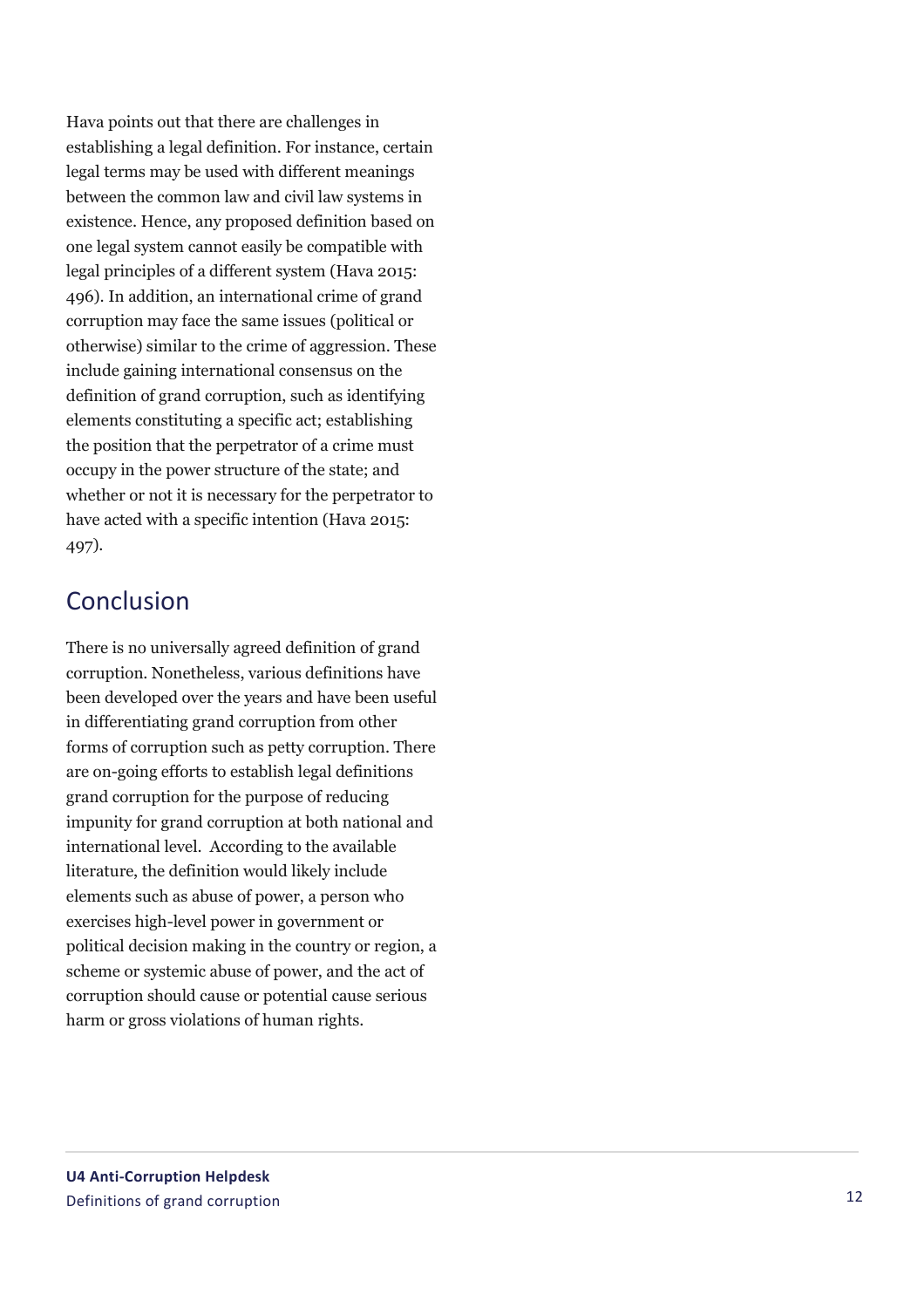### References

Abjorensen, N. 2014[. Combating Corruption:](https://www.kas.de/en/web/japan/single-title/-/content/combating-corruption-implications-of-the-g20-action-plan-for-the-asia-pacific-region1)  [Implications of the G20 Action Plan for the Asia-](https://www.kas.de/en/web/japan/single-title/-/content/combating-corruption-implications-of-the-g20-action-plan-for-the-asia-pacific-region1)[Pacific Region.](https://www.kas.de/en/web/japan/single-title/-/content/combating-corruption-implications-of-the-g20-action-plan-for-the-asia-pacific-region1) Konrad-Adenauer-Stiftung.

Bantekas, I. 2006. [Corruption as an International](https://academic.oup.com/jicj/article-abstract/4/3/466/814228?redirectedFrom=PDF)  [Crime and Crime against Humanity: An Outline of](https://academic.oup.com/jicj/article-abstract/4/3/466/814228?redirectedFrom=PDF)  [Supplementary Criminal Justice Policies.](https://academic.oup.com/jicj/article-abstract/4/3/466/814228?redirectedFrom=PDF) Journal of International Criminal Justice, Vol 4(3): 466– 484.

Benestad, M. 2020[. Impunity for Grand Corruption](https://www.transparency.org/en/blog/impunity-for-grand-corruption-too-big-to-ignore-ungass-2021)  – [A Problem Too Big for International Community](https://www.transparency.org/en/blog/impunity-for-grand-corruption-too-big-to-ignore-ungass-2021)  [to Ignore.](https://www.transparency.org/en/blog/impunity-for-grand-corruption-too-big-to-ignore-ungass-2021) Transparency International.

Bloom, B. 2014[. Criminalising Kleptocracy? The](https://digitalcommons.wcl.american.edu/cgi/viewcontent.cgi?article=1817&context=auilr)  [ICC as a Viable Tool in the Fight Against Grand](https://digitalcommons.wcl.american.edu/cgi/viewcontent.cgi?article=1817&context=auilr)  [Corruption.](https://digitalcommons.wcl.american.edu/cgi/viewcontent.cgi?article=1817&context=auilr) American University International Law Review, Vol 29(3): 627-671.

Bohórquez, E. and Devrim, D. 2012. [Cracking the](https://www.cidob.org/publicaciones/serie_de_publicacion/notes_internacionals/n1_51/cracking_the_myth_of_petty_bribery)  [Myth of Petty Bribery.](https://www.cidob.org/publicaciones/serie_de_publicacion/notes_internacionals/n1_51/cracking_the_myth_of_petty_bribery) Barcelona Centre for International Affairs.

Cooley, A. and Sharman, J.A. 2017. Transnational Corruption and the Globalized Individual. Perspectives on Politics, Vol 15(3): 732-753.

Dell, G. 2020. [Addressing Impunity for Grand](https://www.transparency.org/en/blog/addressing-impunity-for-grand-corruption-what-are-the-options)  [Corruption: What are the Options?](https://www.transparency.org/en/blog/addressing-impunity-for-grand-corruption-what-are-the-options) Transparency International.

Doig, A. and Theobald, R. 1999. Corruption and Democratisation. Frank Cass and Company Limited.

FATF. 2013. [FATF Guidance: Politically Exposed](https://www.fatf-gafi.org/media/fatf/documents/recommendations/Guidance-PEP-Rec12-22.pdf)  [Persons \(Recommendations 12 and 22\).](https://www.fatf-gafi.org/media/fatf/documents/recommendations/Guidance-PEP-Rec12-22.pdf)

Fernandez, L. 2017. "Corruption (Article 28I) and Money Laundering (Article 28Ibis)" in Werle, G. and Vormbaum, M. The African Criminal Court: A Commentary on the Malabo Protocol. TMS Asser Press.

GOPAC. 2013[. Prosecuting Grand Corruption as an](http://gopacnetwork.org/Docs/DiscussionPaper_ProsecutingGrandCorruption_EN.pdf)  [International Crime.](http://gopacnetwork.org/Docs/DiscussionPaper_ProsecutingGrandCorruption_EN.pdf)

González, A. 2007. Governance for the 21st Century: The fight against corruption in Latin America. LIT Verlag Münster.

Hava, E. 2015. Grand Corruption: Strategies for Preventing International Impunity. The Indonesian Journal of International and Comparative Law, Vol 2: 481-521.

Heineman, B.W., and Heimann, F. 2006. [The Long](https://www.foreignaffairs.com/articles/2006-05-01/long-war-against-corruption)  [War Against Corruption.](https://www.foreignaffairs.com/articles/2006-05-01/long-war-against-corruption) Foreign Affairs.

Journal of International & Comparative Law, Vol 2(3): 481-521.

Houngnikpo, M. 2006. Africa's Elusive Quest for Development. Palgrave Macmillan.

Kenny, C. and Søreide, T. 2008. [Grand Corruption](https://openknowledge.worldbank.org/handle/10986/6326)  [in Utilities.](https://openknowledge.worldbank.org/handle/10986/6326) World Bank Policy Research Working Paper 4805.

Kenny, C. 2009[. Measuring corruption in](https://www.tandfonline.com/doi/pdf/10.1080/00220380802265066?casa_token=1tbZTwtmkDIAAAAA:1UKg412WCGswxeryCMAgahZRIL8eyRLzDixyxdtDPGNy7PdiEmJi2WE6IX1wQJh97oBnN0oCry8P)  [infrastructure: Evidence from transition and](https://www.tandfonline.com/doi/pdf/10.1080/00220380802265066?casa_token=1tbZTwtmkDIAAAAA:1UKg412WCGswxeryCMAgahZRIL8eyRLzDixyxdtDPGNy7PdiEmJi2WE6IX1wQJh97oBnN0oCry8P)  [developing countries.](https://www.tandfonline.com/doi/pdf/10.1080/00220380802265066?casa_token=1tbZTwtmkDIAAAAA:1UKg412WCGswxeryCMAgahZRIL8eyRLzDixyxdtDPGNy7PdiEmJi2WE6IX1wQJh97oBnN0oCry8P) Journal of Development Studies, Vol 45(3): 314-332.

Kuris, G. 2019. [Comparing Peer-Based Anti](https://www.u4.no/publications/comparing-peer-based-anti-corruption-missions-in-kosovo-and-guatemala)[corruption Missions in Kosovo and Guatemala.](https://www.u4.no/publications/comparing-peer-based-anti-corruption-missions-in-kosovo-and-guatemala) U4 Issue.

Moody-Stuart, G. 1994. Grand corruption in Third World Development. Transparency International.

Nystrand, M. J. 2014[. Petty and grand corruption](https://www.tandfonline.com/doi/full/10.1080/01436597.2014.921432)  [and the conflict dynamics in Northern Uganda.](https://www.tandfonline.com/doi/full/10.1080/01436597.2014.921432) Third World Quarterly, Vol 35(5): 821-835.

OECD. 2008. [Corruption: A Glossary of](https://www.oecd.org/corruption/corruptionglossaryofinternationalcriminalstandards.htm)  [International Standards in Criminal Law.](https://www.oecd.org/corruption/corruptionglossaryofinternationalcriminalstandards.htm)

Peters, A. 2015[. Corruption and Human Rights.](https://www.mpil.de/files/pdf4/Peters_Corruption_and_Human_Rights20152.pdf) Basel Institute on Governance.

Roht-Arriaza, N. and Martines, S. 2019. Grand Corruption and the International Criminal Court in the 'Venezuela Situation'. Journal of International Criminal Justice, Vol 17: 1057-1082.

**U4 Anti-Corruption Helpdesk** Definitions of grand corruption 13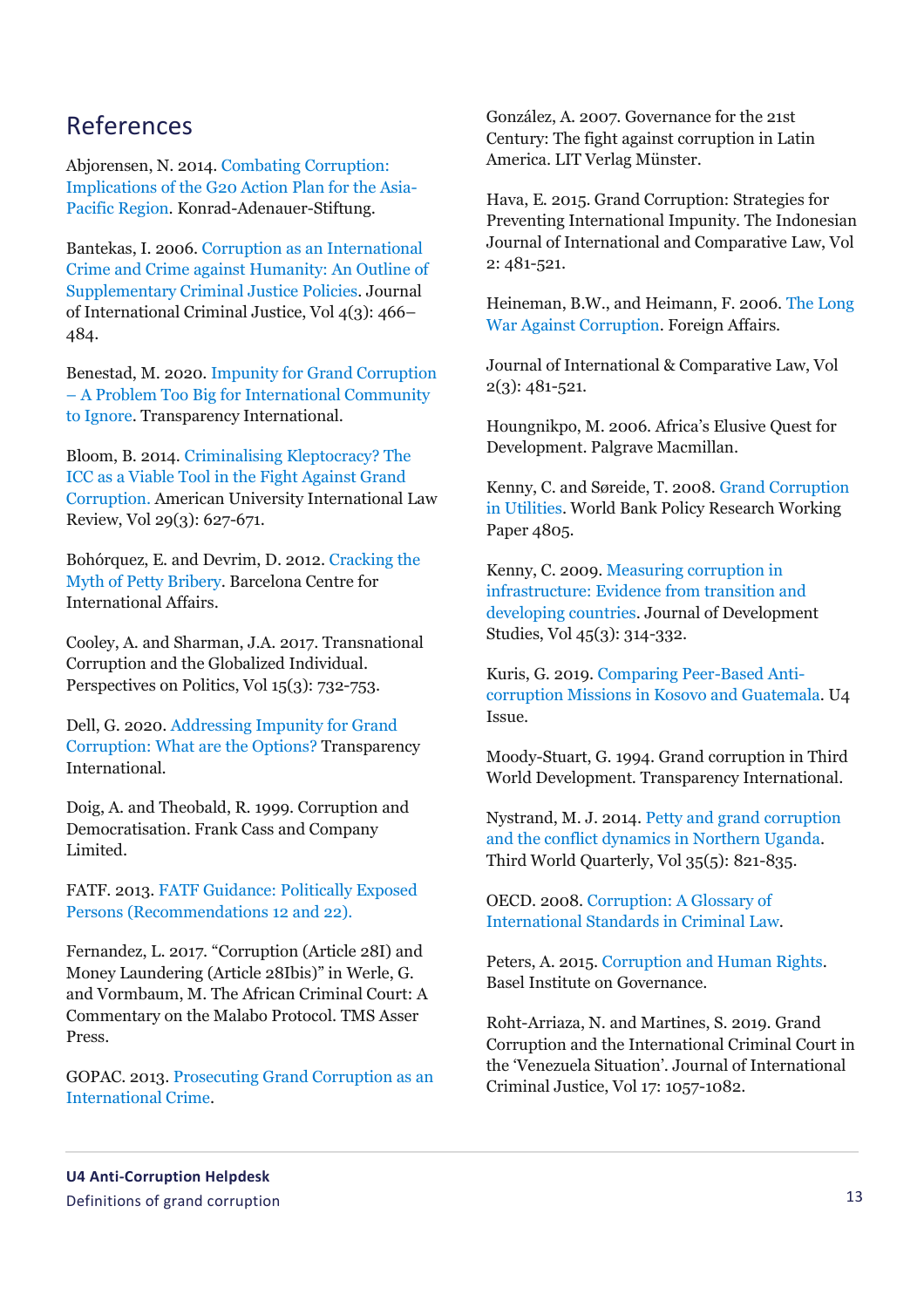Rose-Ackerman, S. 1996. [Democracy and 'Grand'](https://onlinelibrary.wiley.com/doi/abs/10.1111/1468-2451.00038)  [Corruption.](https://onlinelibrary.wiley.com/doi/abs/10.1111/1468-2451.00038) International Social Science Journal, Vol 48(149): 365-380.

Rose-Ackerman, S. 2010. Corruption: Greed, Culture, and the State. Yale Law Journal Online, Vol 120: 125-140,

Rotberg, R.I. 2019. The Corruption Cure: How Citizens and Leaders Can Combat Graft. Princeton University Press.

Sarr, S. 2007. Extraordinary Crimes at Ordinary Times: International Justice Beyond Crisis Situations. Northwestern University Law Review 101: 1257-1314.

Sharman, J.C. 2017. The despot's guide to wealth management: On the international campaign against grand corruption. Cornell University Press.

Sommer, J. M. 2017[. Grand and petty corruption: a](https://www.tandfonline.com/doi/abs/10.1080/23251042.2017.1348569)  [cross-national analysis of forest loss in low-](https://www.tandfonline.com/doi/abs/10.1080/23251042.2017.1348569) and [middle-income nations.](https://www.tandfonline.com/doi/abs/10.1080/23251042.2017.1348569) Environmental Sociology, Vol 3(4): 414-426.

Stephenson, M.C. and Schütte, S.A. 2019. [An](https://www.u4.no/publications/an-international-anti-corruption-court-a-synopsis-of-the-debate)  [International Anti-Corruption Court? A Synopsis of](https://www.u4.no/publications/an-international-anti-corruption-court-a-synopsis-of-the-debate)  [the Debate.](https://www.u4.no/publications/an-international-anti-corruption-court-a-synopsis-of-the-debate) U4 Anti-Corruption Resource Centre.

Tladi, D. 2017. "Immunities (Article 46Abis)" in Werle, G. and Vormbaum, M. The African Criminal Court: A Commentary on the Malabo Protocol. TMS Asser Press.

Transparency International. No date. [Corruptionary: Petty Corruption.](https://www.transparency.org/en/corruptionary/petty-corruption)

Transparency International. 2016. [Transparency](https://www.transparency.org/files/content/activity/26Oct2015_TI_StatementOnGrandCorruption_EN.pdf)  [International Statement: Recommendations for](https://www.transparency.org/files/content/activity/26Oct2015_TI_StatementOnGrandCorruption_EN.pdf)  [Robust Action against Grand Corruption.](https://www.transparency.org/files/content/activity/26Oct2015_TI_StatementOnGrandCorruption_EN.pdf)

Transparency International. 2016a. [What is Grand](https://www.transparency.org/en/news/what-is-grand-corruption-and-how-can-we-stop-it)  [Corruption and How Can We Stop It?](https://www.transparency.org/en/news/what-is-grand-corruption-and-how-can-we-stop-it)

Transparency International. 2016b[. Grand](https://www.unodc.org/documents/NGO/Grand_Corruption_definition_with_explanation_19_August_2016_002_1.pdf)  [Corruption Definition with Explanation.](https://www.unodc.org/documents/NGO/Grand_Corruption_definition_with_explanation_19_August_2016_002_1.pdf)

Transparency International. 2017[. Making Grand](https://uncaccoalition.org/files/TI-Submission-on-Grand-Corruption.pdf)  Corruption a Priority: [Transparency International](https://uncaccoalition.org/files/TI-Submission-on-Grand-Corruption.pdf)  [Submission to the 7th UNCAC COSP in Vienna.](https://uncaccoalition.org/files/TI-Submission-on-Grand-Corruption.pdf) UNCAC Coalition.

Transparency International. 2019. [Statement](https://www.unodc.org/documents/treaties/UNCAC/COSP/session8/V1911801e.pdf)  [submitted by Transparency International, a non](https://www.unodc.org/documents/treaties/UNCAC/COSP/session8/V1911801e.pdf)[governmental organization in consultative status](https://www.unodc.org/documents/treaties/UNCAC/COSP/session8/V1911801e.pdf)  [with the Economic and Social Council.](https://www.unodc.org/documents/treaties/UNCAC/COSP/session8/V1911801e.pdf)

U4 Anti-Corruption Resource Centre. no date. [What is Corruption?](https://www.u4.no/topics/anti-corruption-basics/basics)

UK Open Government. 2016. [OGN Submission:](https://www.opengovernment.org.uk/resource/ogn-submission-make-company-ownership-transparent/)  [Make Company Ownership Transparent.](https://www.opengovernment.org.uk/resource/ogn-submission-make-company-ownership-transparent/)

UNAFRI. 2020. [Commemoration of the](http://unafri.or.ug/index.php/931/commemoration-of-the-international-anti-corruption/)  [International Anti-Corruption.](http://unafri.or.ug/index.php/931/commemoration-of-the-international-anti-corruption/)

UNODC. 2004. [United Nations Anti-Corruption](https://www.unodc.org/documents/treaties/corruption/toolkit/toolkitv5_foreword.pdf)  [Toolkit.](https://www.unodc.org/documents/treaties/corruption/toolkit/toolkitv5_foreword.pdf)

UNODC. 2002. [Report of the Ad Hoc Committee](https://www.unodc.org/pdf/crime/convention_corruption/session_2/4e.pdf)  [for the Negotiation of a Convention against](https://www.unodc.org/pdf/crime/convention_corruption/session_2/4e.pdf)  [Corruption on its first session, held in Vienna from](https://www.unodc.org/pdf/crime/convention_corruption/session_2/4e.pdf)  [21 January to 1 February 2002.](https://www.unodc.org/pdf/crime/convention_corruption/session_2/4e.pdf)

UNODC. 2003. [Report of the Ad Hoc Committee](https://www.unodc.org/pdf/crime/convention_corruption/session_5/13e.pdf)  [for the Negotiation of a Convention against](https://www.unodc.org/pdf/crime/convention_corruption/session_5/13e.pdf)  [Corruption on its fourth session, held in Vienna](https://www.unodc.org/pdf/crime/convention_corruption/session_5/13e.pdf)  [from 13 to 24 January 2003.](https://www.unodc.org/pdf/crime/convention_corruption/session_5/13e.pdf)

UNODC. 2017. State [of implementation of the](https://www.unodc.org/documents/treaties/UNCAC/COSP/session7/V.17-04679_E-book.pdf)  [United Nations Convention against Corruption.](https://www.unodc.org/documents/treaties/UNCAC/COSP/session7/V.17-04679_E-book.pdf)

UNODC. 2019. [Oslo Statement on Corruption](https://www.unodc.org/documents/corruption/meetings/OsloEGM2019/Oslo_Outcome_Statement_on_Corruption_involving_Vast_Quantities_of_Assets_-_FINAL_VERSION.pdf)  [involving Vast Quantities of Assets.](https://www.unodc.org/documents/corruption/meetings/OsloEGM2019/Oslo_Outcome_Statement_on_Corruption_involving_Vast_Quantities_of_Assets_-_FINAL_VERSION.pdf)

United Nations. 2004. United Nations Handbook on Practical-Anticorruption Measures for Prosecutors and Investigators.

United Nations Convention against Corruption (UNCAC). 2003.

Vargas-Hernandez, J.G. 2010. "The multiple faces of corruption: Typology, forms and levels" in StachowiczStanusch, A (ed) Organisational immunity to corruption: Building Theoretical and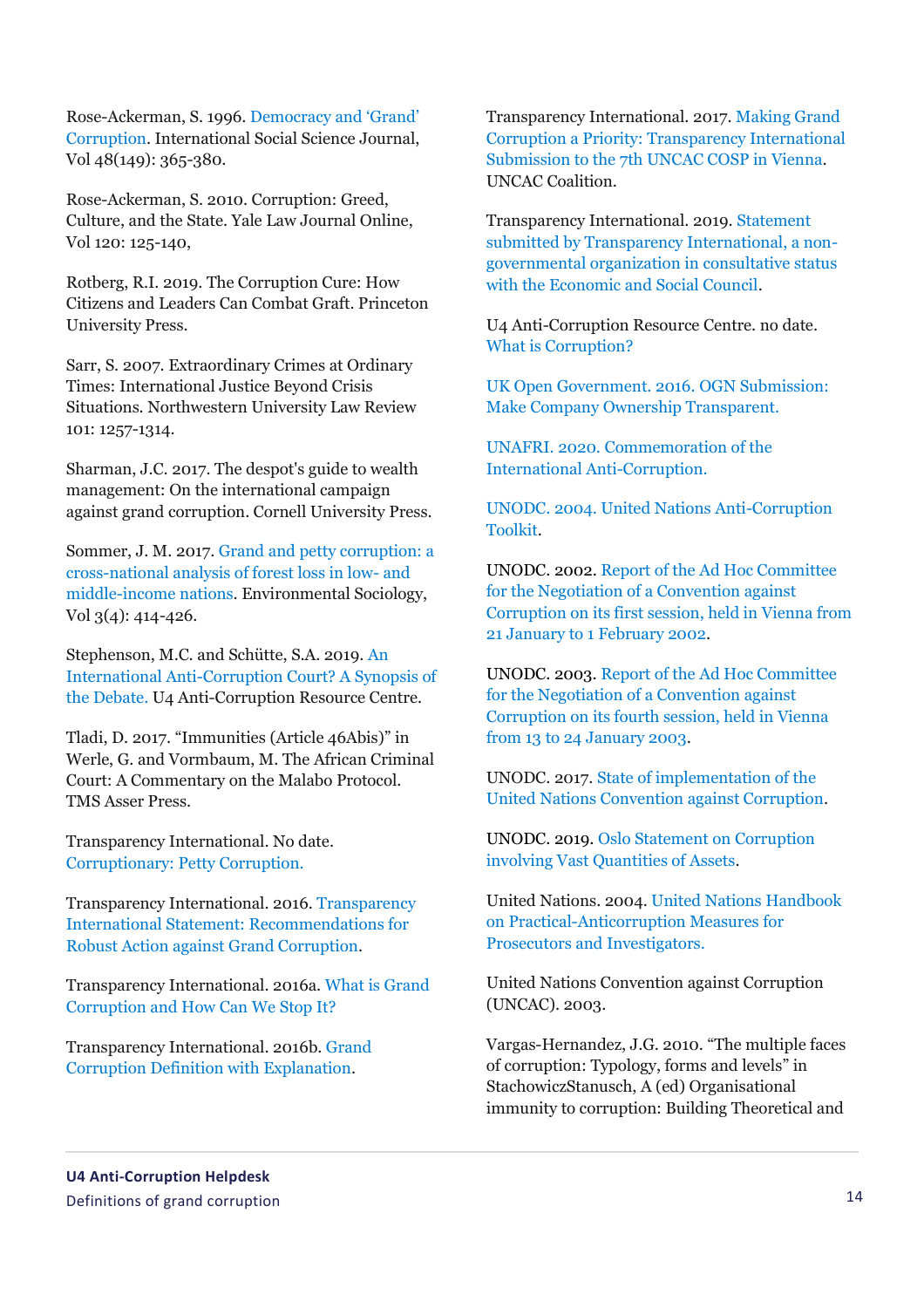Research Foundations. Information Age Publishing.

Ware, G.T. and Noone, G.P. 2005. The Anatomy of Transnational Corruption. International Affairs Review. Vol 14(2): 29-52.

Wolf, M. 2014. [The Case for an International Anti-](https://www.brookings.edu/research/the-case-for-an-international-anti-corruption-court/)[Corruption Court.](https://www.brookings.edu/research/the-case-for-an-international-anti-corruption-court/)